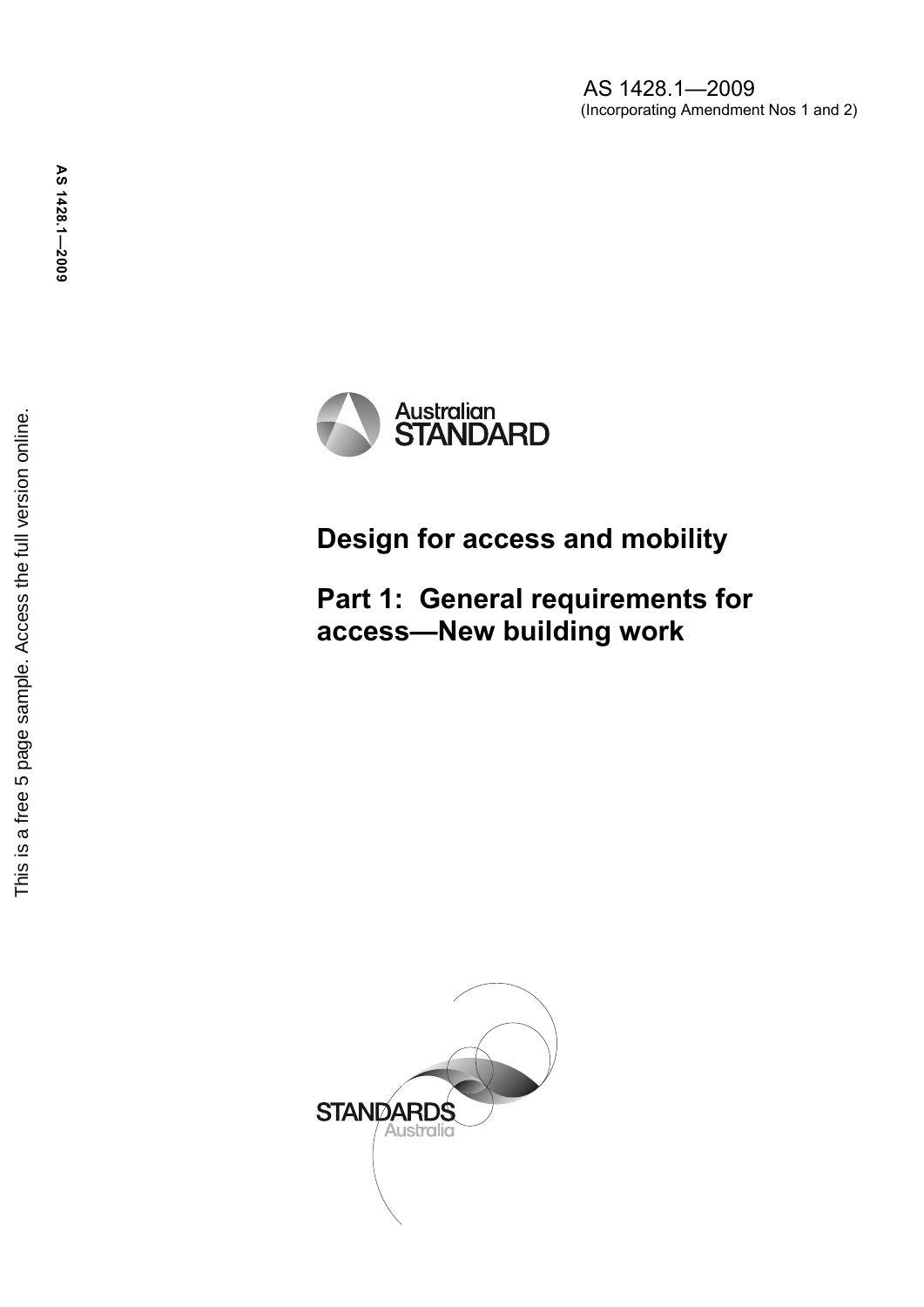This Australian Standard® was prepared by Committee ME-064, Access for People with Disabilities. It was approved on behalf of the Council of Standards Australia on 18 November 2009.

This Standard was published on 27 November 2009.

The following are represented on Committee ME-064:

- AUSTROADS
- Association of Consultants in Access Australia
- Australian Association of Occupational Therapists
- Australian Building Codes Board
- Australian Industry Group
- Australian Institute of Architects
- Australian Institute of Building
- Australian Institute of Building Surveyors
- Blind Citizens Australia
- Consumers Federation of Australia
- Deafness Forum of Australia
- Disabled Persons Assembly New Zealand
- Housing Industry Association
- Human Rights and Equal Opportunity Commission
- Independent Living Centres Australia
- Master Builders Australia
- Mobility Research Centre New Zealand
- Physical Disability Australia
- Property Council of Australia

Additional Interests:

Attorney General's Department

This Standard was issued in draft form for comment as DR 04019.

Standards Australia wishes to acknowledge the participation of the expert individuals that contributed to the development of this Standard through their representation on the Committee and through the public comment period.

#### Keeping Standards up-to-date

Australian Standards® are living documents that reflect progress in science, technology and systems. To maintain their currency, all Standards are periodically reviewed, and new editions are published. Between editions, amendments may be issued.

Standards may also be withdrawn. It is important that readers assure themselves they are using a current Standard, which should include any amendments that may have been published since the Standard was published.

Detailed information about Australian Standards, drafts, amendments and new projects can be found by visiting www.standards.org.au

Standards Australia welcomes suggestions for improvements, and encourages readers to notify us immediately of any apparent inaccuracies or ambiguities. Contact us via email at mail@standards.org.au, or write to Standards Australia, GPO Box 476, Sydney, NSW 2001.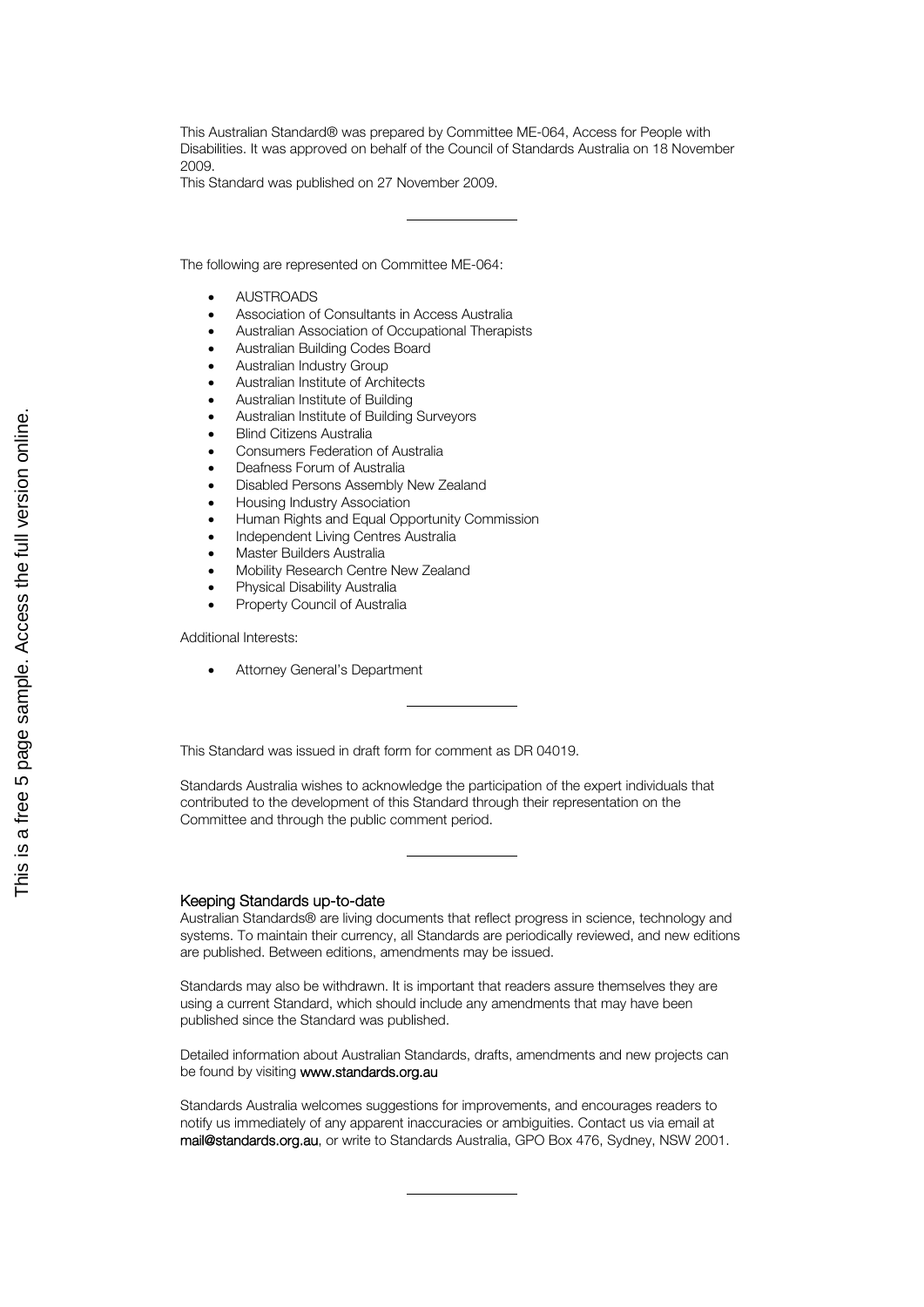AS 1428.1—2009 (Incorporating Amendment Nos 1 and 2)

Australian Standard®

# **Design for access and mobility**

# **Part 1: General requirements for access—New building work**

First published as part of AS CA52.1—1968. Revised and redesignated AS 1428—1977. Revised and redesignated in part as AS 1428.1—1988. Fifth edition 2009. Reissued incorporating Amendment No. 1 (November 2010). Reissued incorporating Amendment No. 2 (February 2017).

#### **COPYRIGHT**

© Standards Australia Limited

All rights are reserved. No part of this work may be reproduced or copied in any form or by any means, electronic or mechanical, including photocopying, without the written permission of the publisher, unless otherwise permitted under the Copyright Act 1968.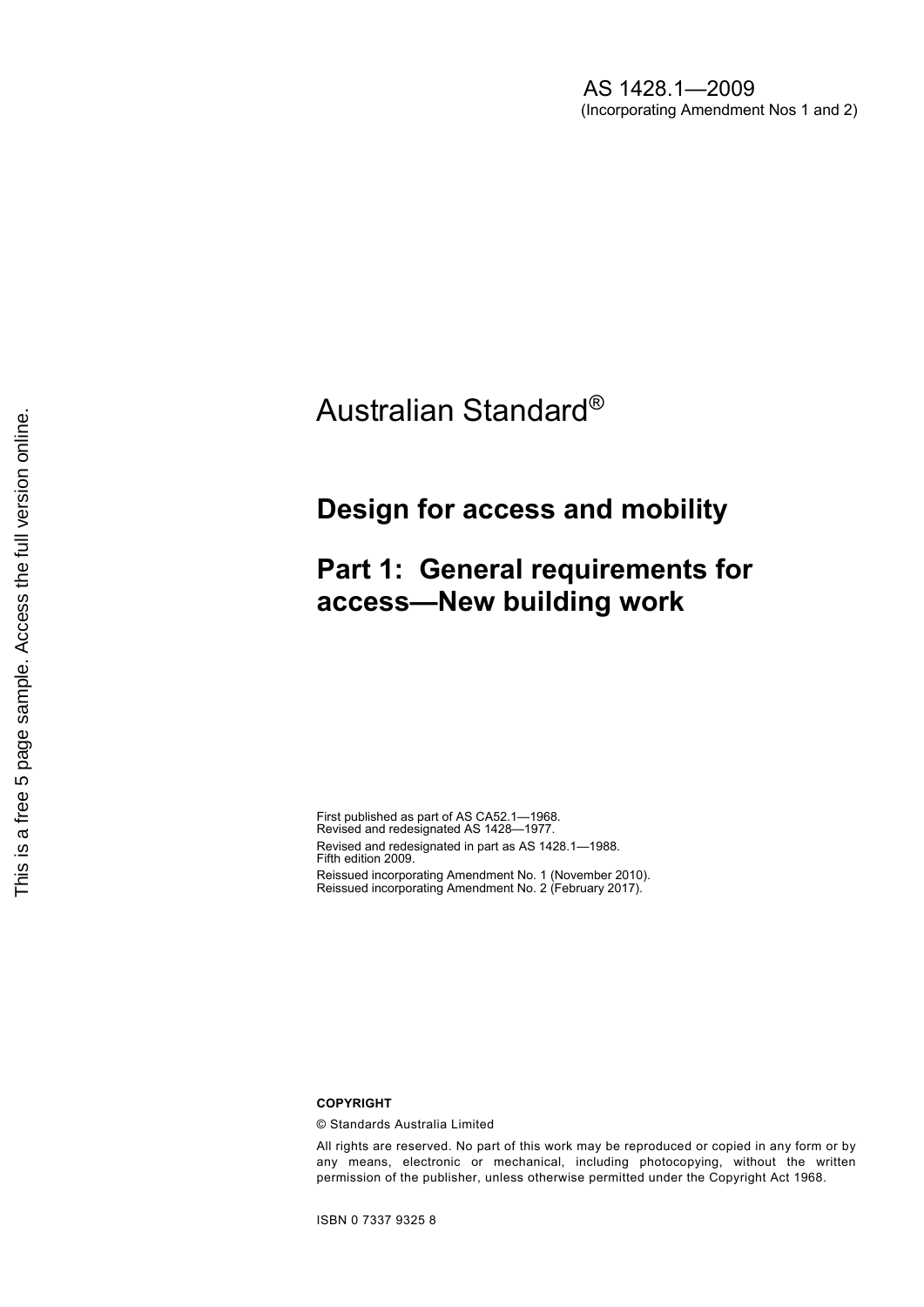AS

### PREFACE

This Standard was prepared by the Standards Australia Committee ME-064, Access for People with Disabilities, to supersede AS 1428.1—2001.

 $A2$ 

*This Standard incorporates Amendment No. 1 (November 2010) and Amendment No. 2 (February 2017). The changes required by the Amendments are indicated in the text by a marginal bar and amendment number against the clause, note, table, figure or part thereof affected. Amendment No. 2 for this consolidated version of the Standard was released to incorporate a correction to Figure 14(a) in accordance with Amendment No. 1, which was omitted in the earlier consolidation.* 

This Standard is part of a series that is comprised of the following:

1428 Design for access and mobility

| 1428.1 | Part 1: | General requirements for access-New<br>building<br>work                                                                     |
|--------|---------|-----------------------------------------------------------------------------------------------------------------------------|
|        |         | (this Standard)                                                                                                             |
| 1428.2 | Part 2: | Enhanced and additional requirements-Buildings and facilities                                                               |
| 1428.3 | Part 3: | Requirements for children and adolescents with physical<br>disabilities                                                     |
| 1428.5 | Part 5: | Communication for people who are deaf or hearing impaired                                                                   |
| AS/NZS |         |                                                                                                                             |
| 1428   |         | Design for access and mobility                                                                                              |
|        |         | 1428.4.1 Part 4.1: Means to assist the orientation of people with<br>vision<br>impairment—Tactile ground surface indicators |

The objective of this Standard is to provide building designers and users (architects, property owners and regulators) with the minimum design requirements for new building work to enable access for people with disabilities.

Because of the variety of situations which may need to be addressed when designing buildings and facilities, it is seen as necessary for the Standard to provide a range of data so that the requirements for access can be met and allow for flexibility in design where limitations are imposed by other building conditions. The intention is to make the Standard a practical reference document for designers, particularly with regard to problem areas such as doorways and sanitary facilities.

The Building Code of Australia and *Disability (Access to Premises—Buildings) Standards* define where access for people with a disability is required and reference a number of Australian Standards (including this Standard) to provide technical solutions to meet deemed-to-satisfy provisions.

The terms 'normative' and 'informative' have been used in this Standard to define the application of the appendix to which they apply. A 'normative' appendix is an integral part of a Standard, whereas an 'informative' appendix is only for information and guidance.

The use of Notes in this Standard are of an advisory nature only to give explanation or guidance to the user on recommended design considerations or technical procedures, or to provide an informative cross-reference to other documents or publications. Notes to clauses in this Standard do not form a mandatory part for compliance with this Standard.

Statements expressed in mandatory terms in notes to tables and figures are deemed to be requirements of this Standard.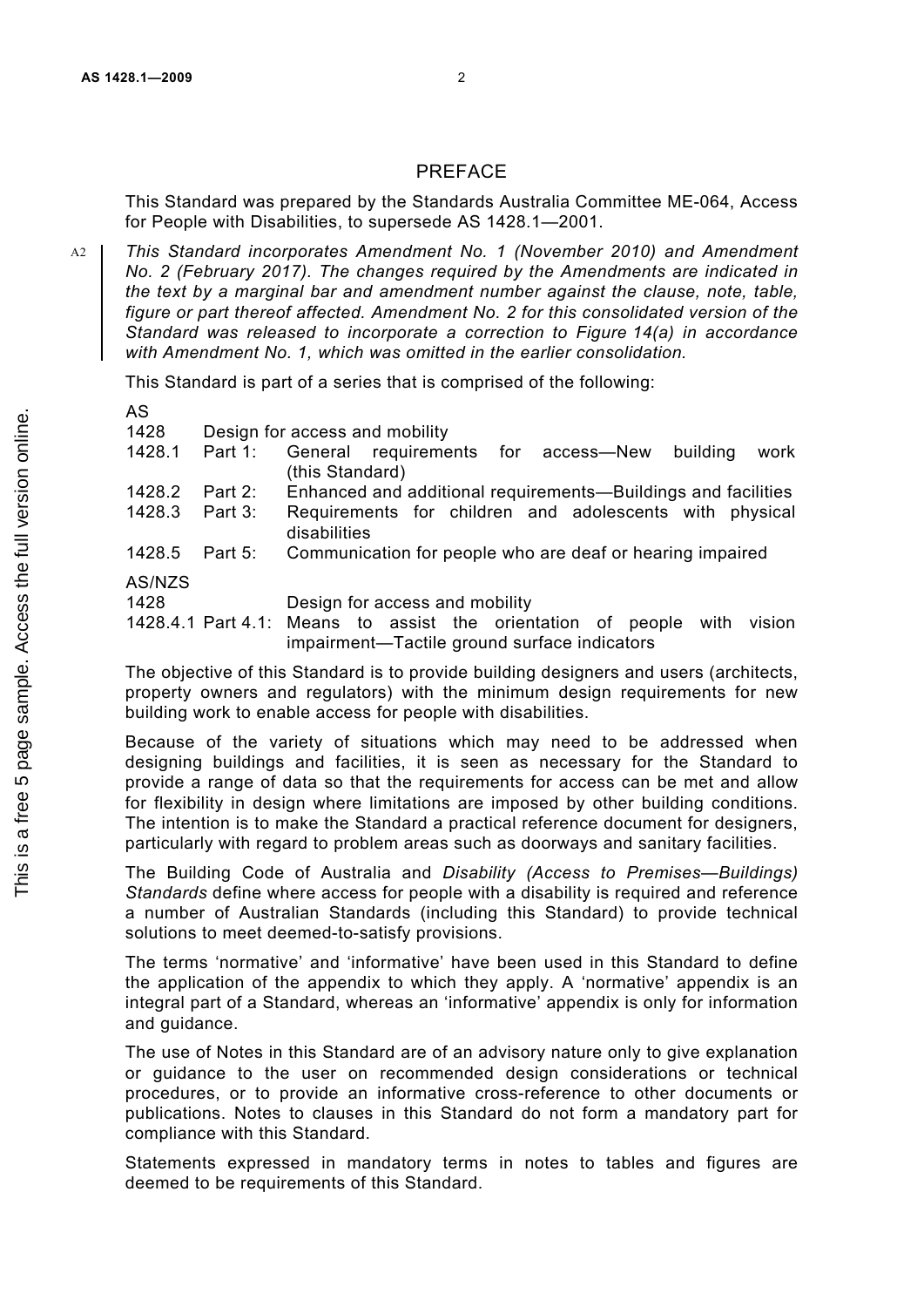## CONTENTS

### Page

| 1                 |                                                        |  |
|-------------------|--------------------------------------------------------|--|
| $\overline{2}$    |                                                        |  |
| 3                 |                                                        |  |
| $\overline{4}$    |                                                        |  |
| 5                 |                                                        |  |
| 6                 |                                                        |  |
| $\overline{7}$    | FLOOR OR GROUND SURFACES ON CONTINUOUS ACCESSIBLE      |  |
| 8                 |                                                        |  |
| 9                 |                                                        |  |
| 10                |                                                        |  |
| 11                |                                                        |  |
| 12                |                                                        |  |
| 13                | DOORWAYS, DOORS AND CIRCULATION SPACE AT DOORWAYS 56   |  |
| 14                | SWITCHES AND GENERAL PURPOSE OUTLETS (POWER POINTS) 67 |  |
| 15                |                                                        |  |
| 16                | SANITARY COMPARTMENT FOR PEOPLE WITH AMBULANT          |  |
| 17                |                                                        |  |
| 18                |                                                        |  |
| <b>APPENDICES</b> |                                                        |  |
| A                 |                                                        |  |
| B                 | THE MEASUREMENT OF LUMINANCE CONTRAST BETWEEN          |  |
| C                 | SUMMARY OF REQUIREMENTS FOR WALKWAYS, RAMPS AND        |  |
|                   |                                                        |  |
|                   |                                                        |  |